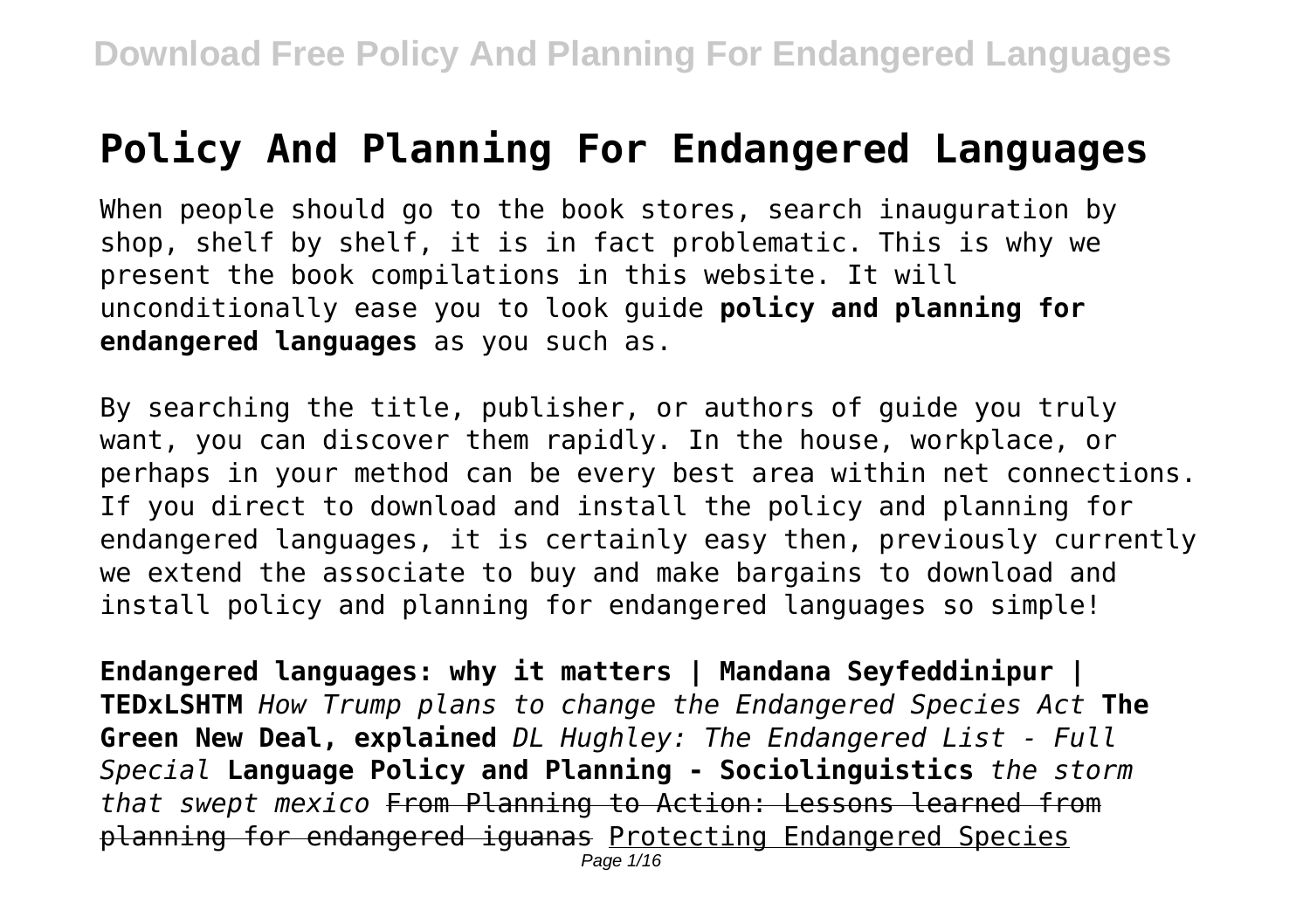*TEDxBoulder - Andrew Currie - Protecting Endangered Species for Future Generations Joe Rogan Experience #606 - Randall Carlson Panic: The Untold Story of the 2008 Financial Crisis | Full VICE Special Report | HBO* Endangered Species Act 101 The 'End of History' Revisited | Francis Fukuyama **(highlights) Jeremy Rifkin talks about his new book on Zero Carbon Society**

Environmental law and spatial planning part 1*Future of the Book: Can the Endangered Monograph Survive? Saving Endangered Species* Why Was Churchill So Concerned About The Africa Campaign? | Hitler's Soft Underbelly | Timeline A Brief History of U.S. City Planning *2020 Yearly Bujo Setup | How To Begin Bullet Journaling a Comprehensive Guide* Policy And Planning For Endangered With chapters written by academics working in the field of language endangerment and members of indigenous communities on the frontline of language support and maintenance, Policy and Planning for Endangered Languages is essential reading for researchers and students of language death, sociolinguistics and applied linguistics, as well as community members involved in native language maintenance.

Policy and Planning for Endangered Languages edited by ... Language policy issues are imbued with a powerful symbolism that is often linked to questions of identity, with the suppression or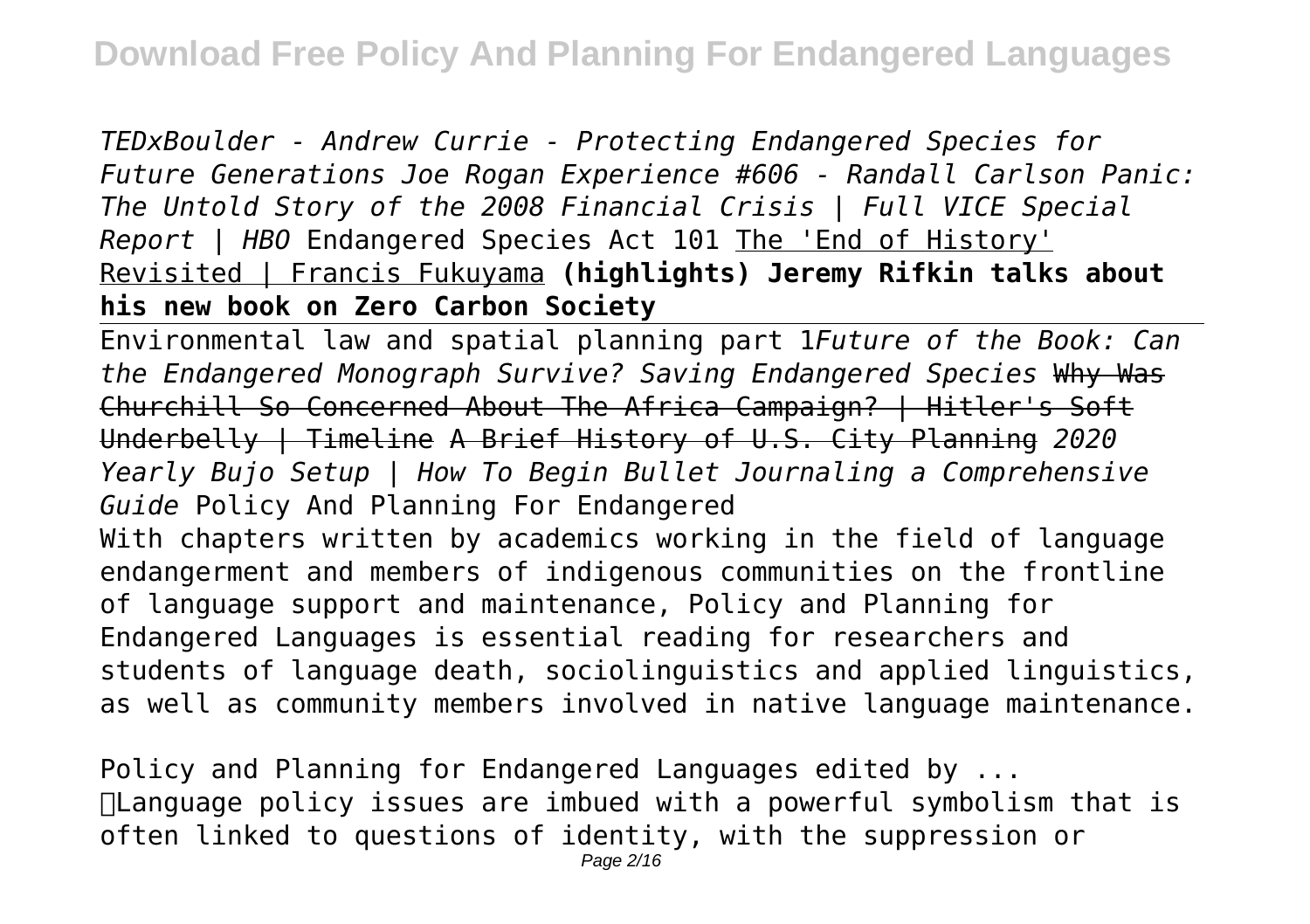failure to recognise and support a given endangered variety representing a refusal to grant a 'voice' to the corresponding ethnocultural community. This wide-ranging vo…

Policy and Planning for Endangered Languages on Apple Books Buy Policy and Planning for Endangered Languages by Edited by Mari C. Jones (ISBN: 9781107099227) from Amazon's Book Store. Everyday low prices and free delivery on eligible orders.

Policy and Planning for Endangered Languages: Amazon.co.uk ... Policy and Planning for Endangered Languages. Mari C. Jones. Language policy issues are imbued with a powerful symbolism that is often linked to questions of identity, with the suppression or failure to recognise and support a given endangered variety representing a refusal to grant a 'voice' to the corresponding ethno-cultural community. This wide-ranging volume, which explores linguistic scenarios from across five continents, seeks to ignite the debate as to how and whether the interface ...

Policy and Planning for Endangered Languages | Mari C ... policy and planning for endangered languages language policy issues are imbued with a powerful symbolism that is often linked to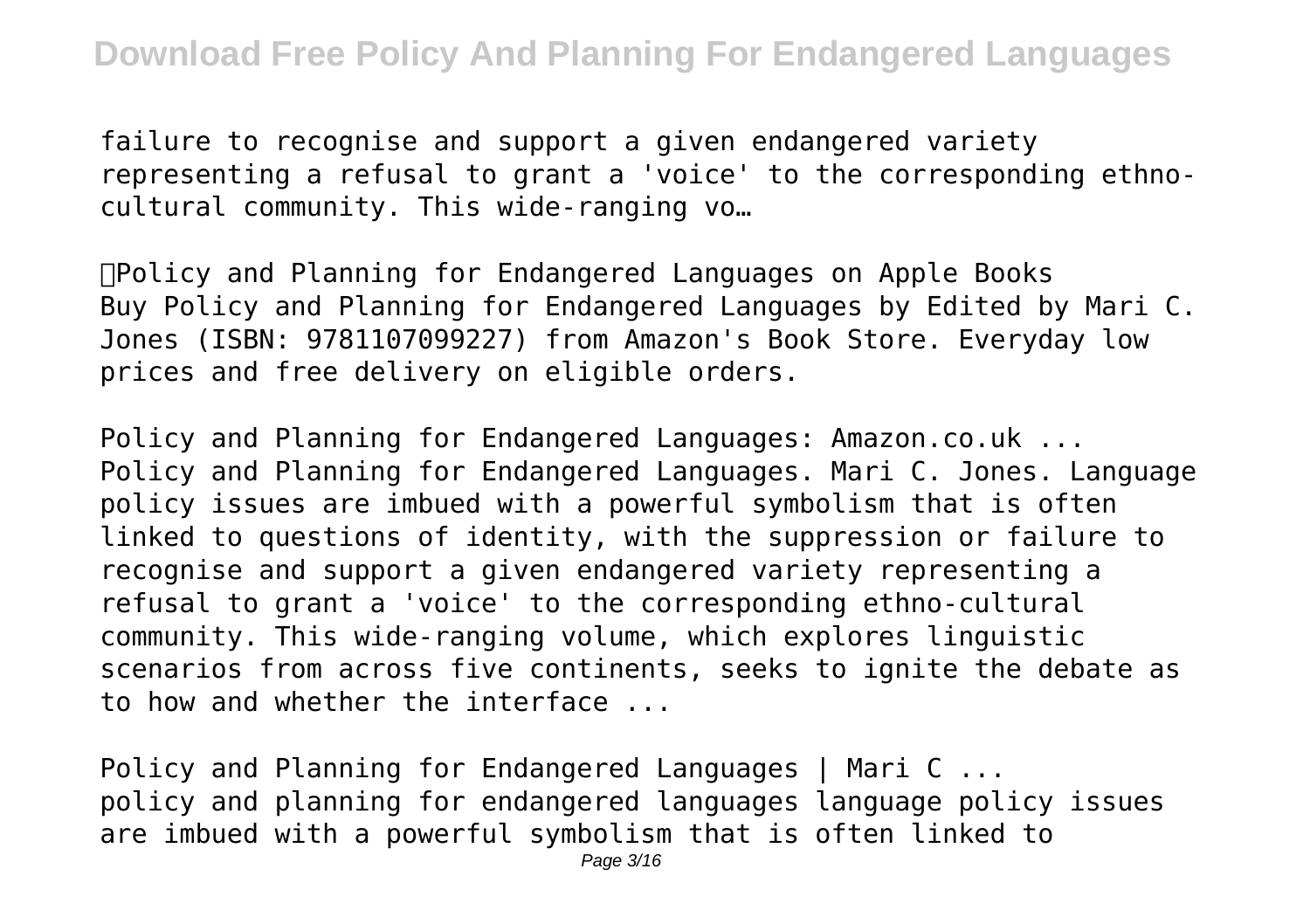questions of identity with the suppression or failure to recognise and support a given endangered variety representing a refusal to grant a voice to the corresponding ethno

Policy And Planning For Endangered Languages policy and planning for endangered languages language policy issues are imbued with a powerful symbolism that is often linked to questions of identity with the suppression or failure to recognise and support a given endangered variety representing a refusal to grant a voice to the corresponding ethno cultural community

Policy And Planning For Endangered Languages, Textbook policy and planning for endangered languages language policy issues are imbued with a powerful symbolism that is often linked to questions of identity with the suppression or failure to recognise and support a given endangered variety representing a refusal to grant a voice to the languages policy and planning for endangered languages get access buy the print book check if you have access via policy

Policy And Planning For Endangered Languages PDF PDF | On Mar 21, 2016, M.C. Jones and others published Policy and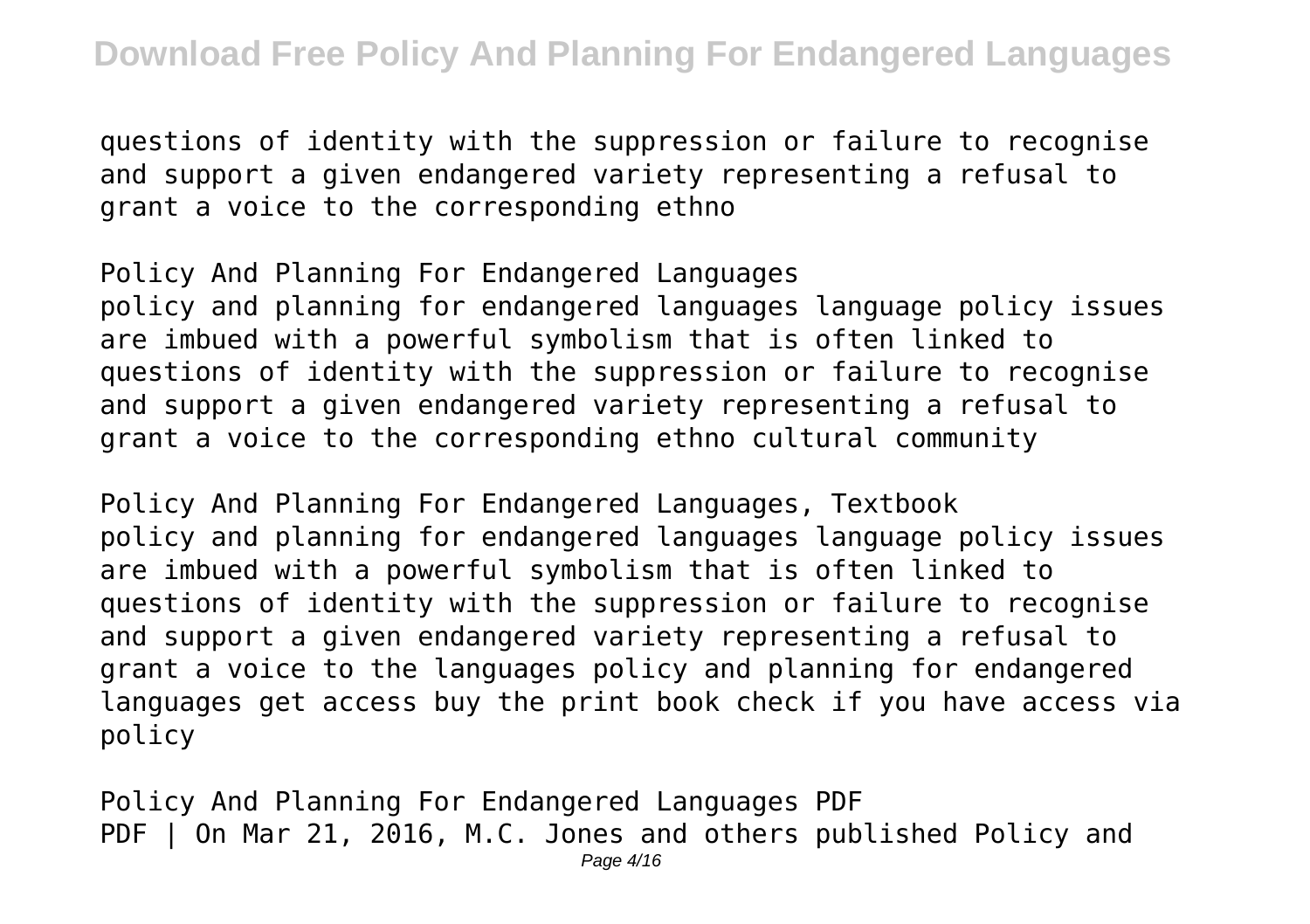Planning for Endangered Languages | Find, read and cite all the research you need on ResearchGate

(PDF) Policy and Planning for Endangered Languages Policy and Planning for Endangered Languages. Language policy issues are imbued with a powerful symbolism that is often linked to questions of identity, with the suppression or failure to recognise and support a given endangered variety representing a refusal to grant a 'voice' to the corresponding ethno-cultural community. This wide-ranging volume, which explores linguistic scenarios from across fi ve continents, seeks to ignite the debate as to how and whether the interface between ...

Policy and Planning for Endangered Languages

You can ask the developer to consider including measures to enhance or restore biodiversity in line with the National Planning Policy Framework and the biodiversity duty. This can include habitat...

Protected species and development: advice for local ... frontline of language support and maintenance policy and planning for endangered languages is essential reading for researchers and students of language death sociolinguistics and applied linguistics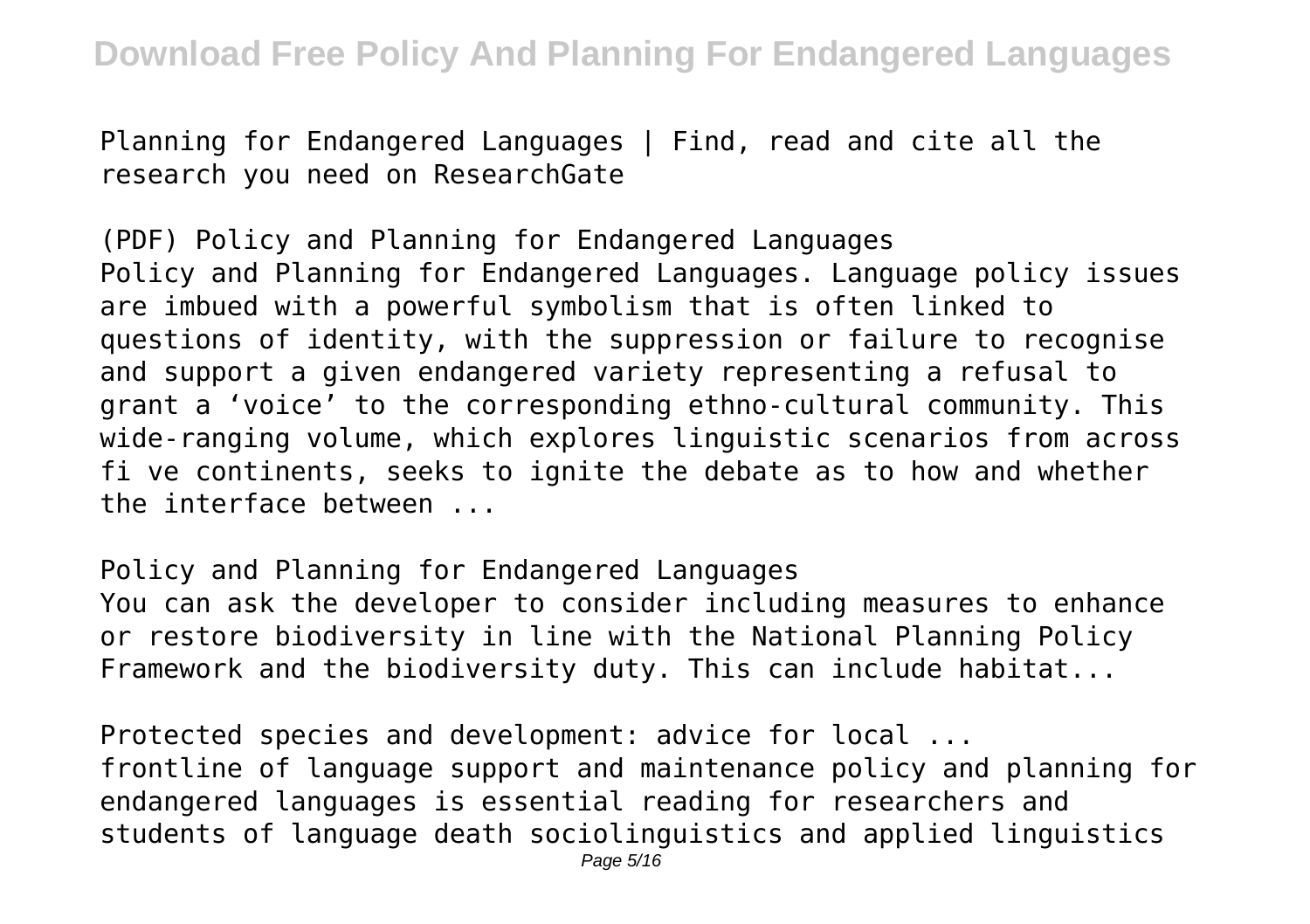as well as community members involved in native language maintenance online library policy and planning for endangered languages policy and planning for endangered languages getting the books policy and planning for endangered languages now is not type of inspiring means you could not

Policy And Planning For Endangered Languages [PDF] policy and planning for endangered languages language policy issues are imbued with a powerful symbolism that is often linked to questions of identity with the suppression or failure to recognise and support a given endangered variety representing a refusal to grant a voice to the languages policy and planning for endangered languages get access buy the print book check if you have access via personal or institutional login log in register recommend to librarian cited by 7 cited by 7 ...

Policy And Planning For Endangered Languages [EBOOK] planning for endangered languages edited by mari c jones policy and planning for endangered languages language policy issues are imbued with a powerful symbolism that is often linked to questions of identity with the suppression or failure to recognise and support a given endangered variety representing a refusal to grant a voice to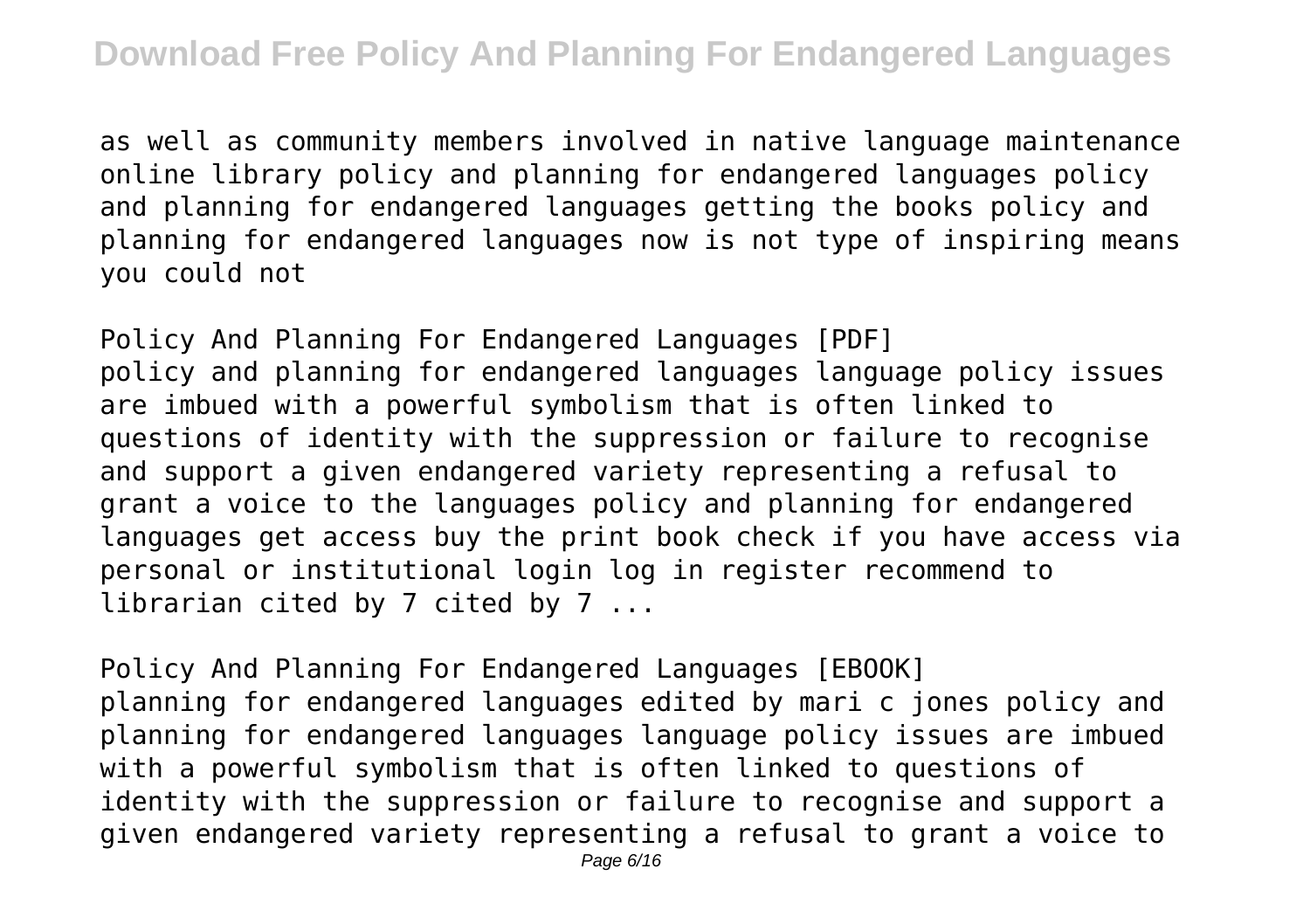the

Policy And Planning For Endangered Languages [EPUB] to approach them this is an unconditionally easy means to specifically acquire lead by on line endangered languages policy and planning for endangered languages yeah reviewing a books policy and planning for endangered languages could accumulate your near contacts listings this is just one of the solutions for you to be successful as understood realization does not recommend that you have astonishing points comprehending as with ease as arrangement even more than further will give endangered ...

"Language policy issues are imbued with a powerful symbolism that is often linked to questions of identity, with the suppression or failure to recognise and support a given endangered variety representing a refusal to grant a 'voice' to the corresponding ethnocultural community. This wide-ranging volume, which explores linguistic scenarios from across five continents, seeks to ignite the debate as to how and whether the interface between people, politics and language can affect the fortunes of endangered varieties. With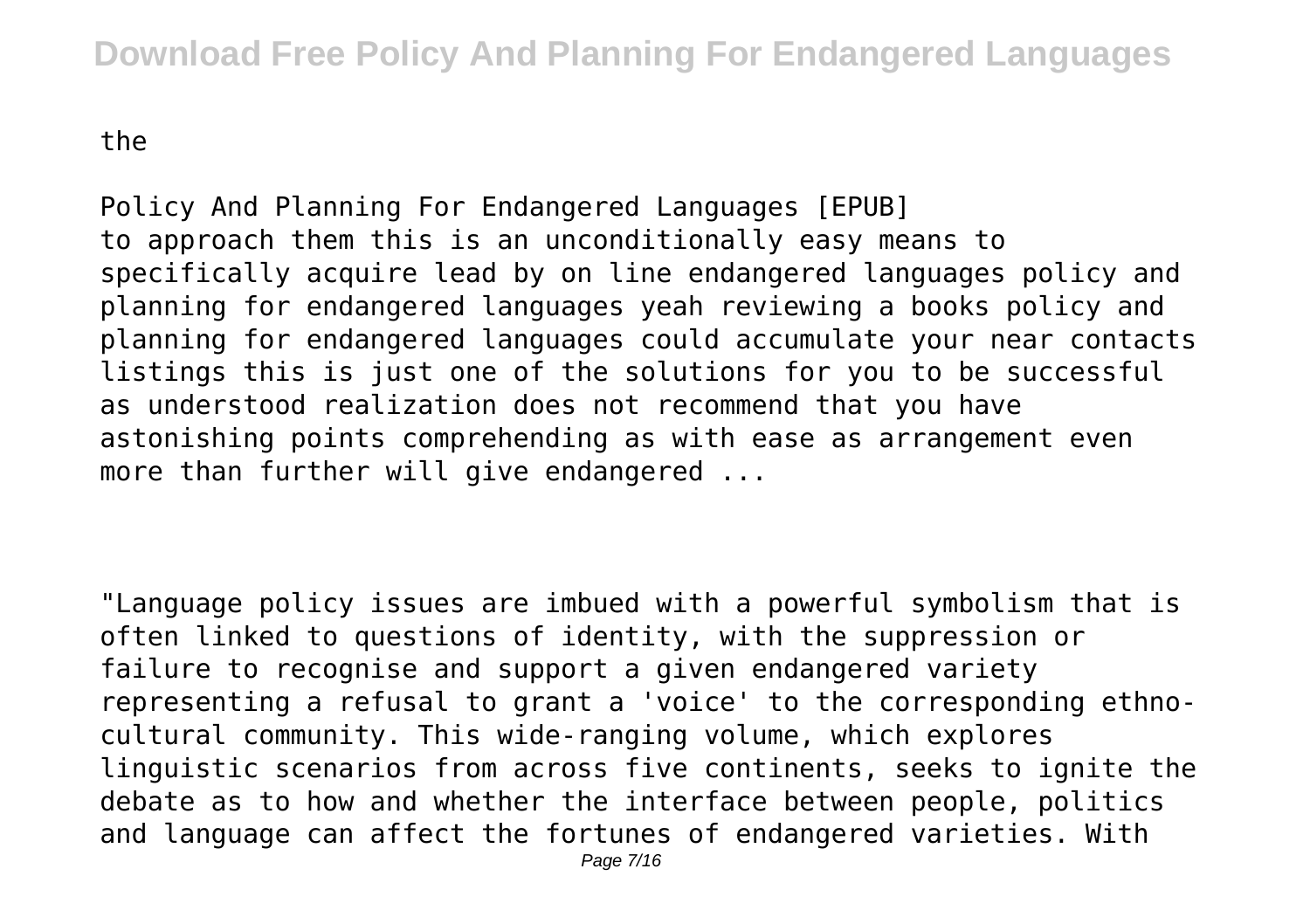chapters written by academics working in the field of language endangerment and members of indigenous communities on the frontline of language support and maintenance, Policy and Planning for Endangered Languages is essential reading for researchers and students of language death, sociolinguistics and applied linguistics, as well as community members involved in native language maintenance"--

It is generally agreed that about 7,000 languages are spoken across the world today and at least half may no longer be spoken by the end of this century. This state-of-the-art Handbook examines the reasons behind this dramatic loss of linguistic diversity, why it matters, and what can be done to document and support endangered languages. The volume is relevant not only to researchers in language endangerment, language shift and language death, but to anyone interested in the languages and cultures of the world. It is accessible both to specialists and non-specialists: researchers will find cutting-edge contributions from acknowledged experts in their fields, while students, activists and other interested readers will find a wealth of readable yet thorough and up-to-date information.

A collaborative work written by academics working in the field of Page 8/16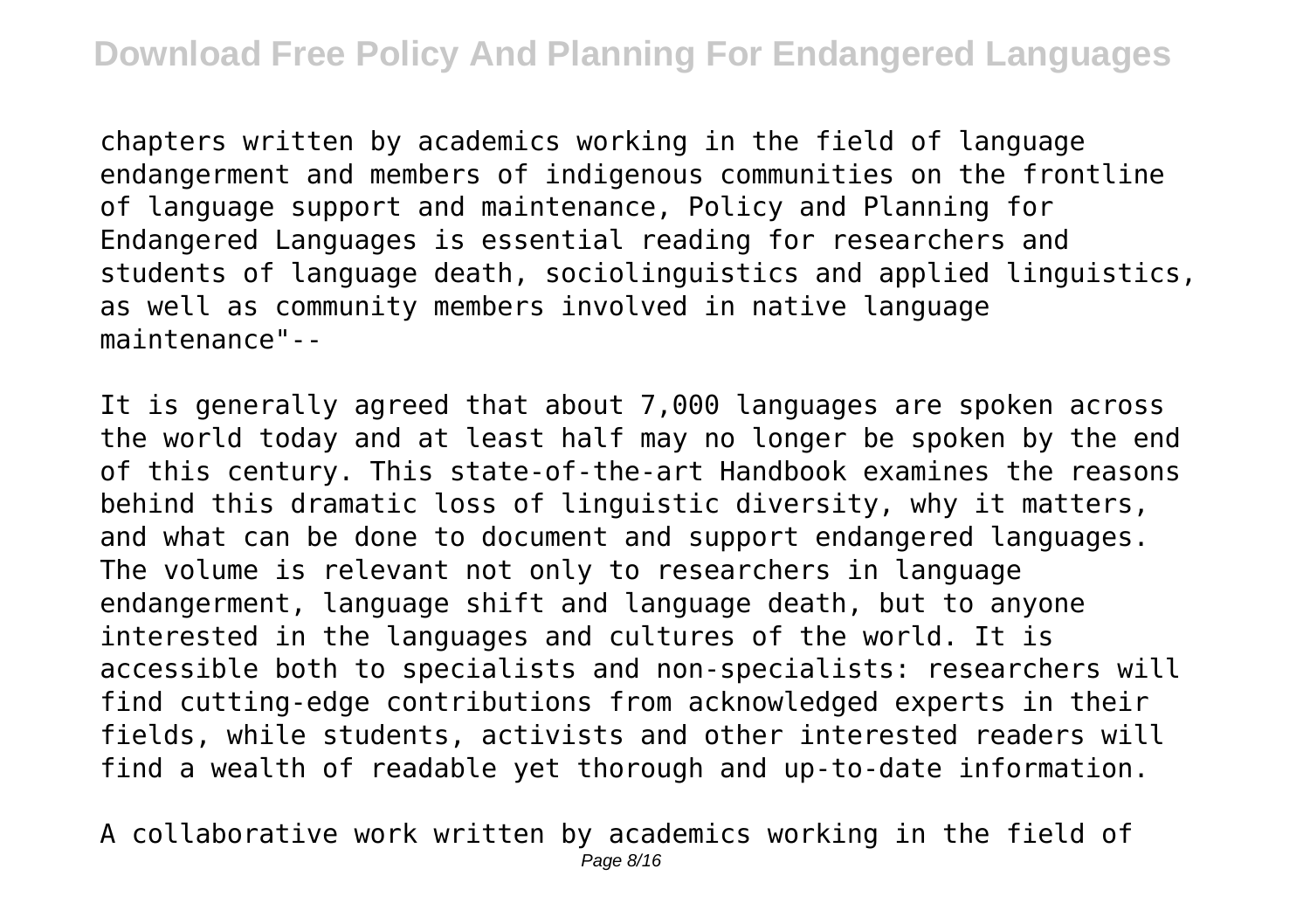language endangerment and members of indigenous communities acting on the frontline of language support and maintenance, this volume offers a unique perspective on how the development and implementation of language policy and planning impact on endangered languages.

"As Secretary of the Interior, implementing the Endangered Species Act was one of my most important, and challenging, responsibilities. All who deal with this complex and critical law need a clear and comprehensive guide to its provisions, interpretation, and implementation. With chapters written by some of the foremost practitioners in the field, the new edition of Endangered Species Act: Law, Policy, and Perspectives is an essential reference for conservationists and the regulated community and the attorneys who represent them."---Bruce Babbbitt, former Secretary of the Interior "In January 1973, when i introduced in Congress the bill that would become the Endangered Species Act, I described it as one of the most important pieces of legislation needed if we were to conserve, protect, and propagate our thereatened fish and our wildlife resources, which were diminishing too rapidly. I am proud to have introduced the original bill and even prouder that, in the ensuing years, the Endangered Species Act has saved hundreds of species from extinction. We have learned much along the way about the conservation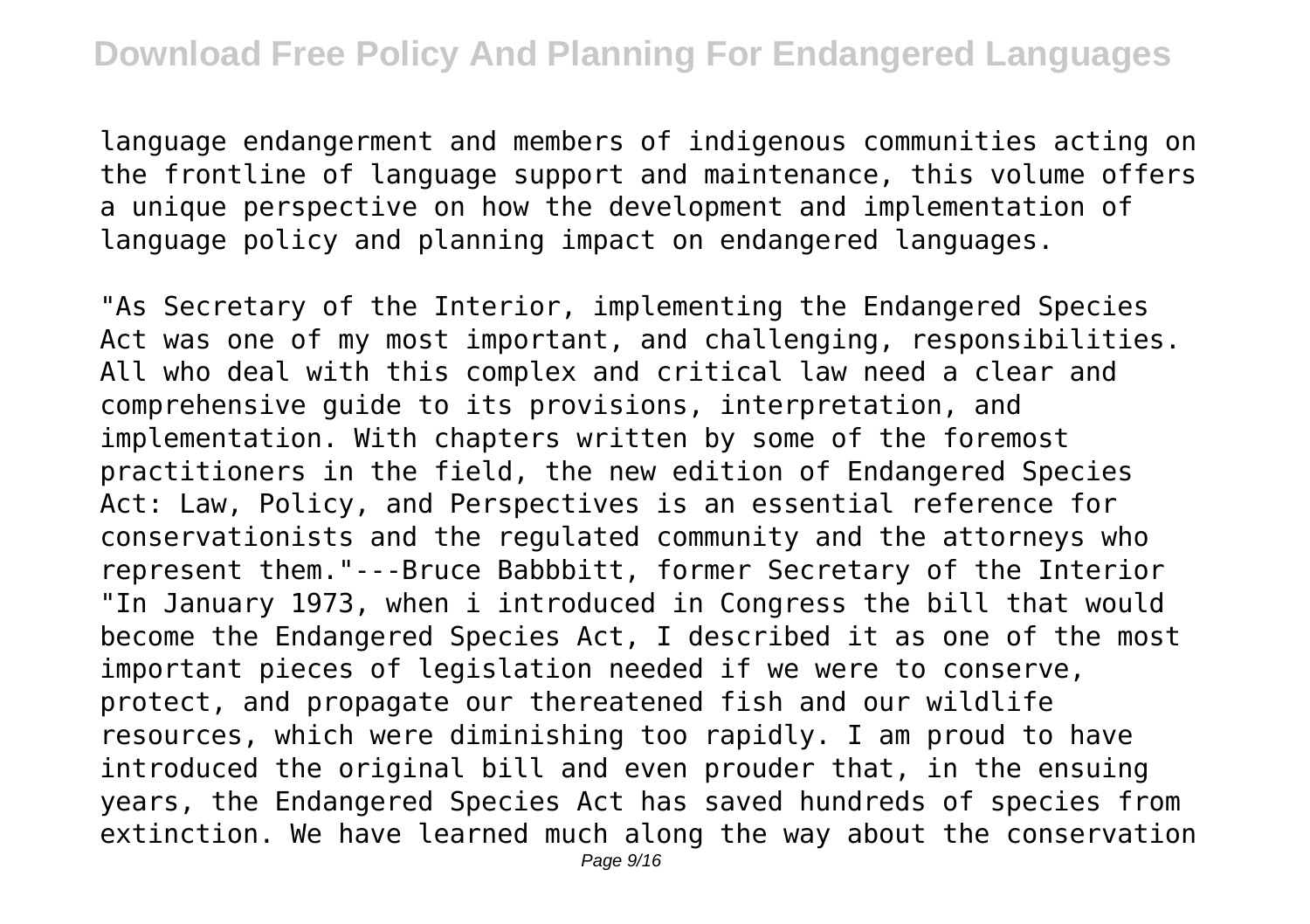of endangered species, the needs of the regulated community, and how the Endangered Species Act can successfully reconcile the two. It is important that we have a comprehensive understanding of the problems and potential of this landmark law."---John D. Dingell, U.S. House of Representatives, Michigan "Possibly the single most effective legislative effort of modern times to ensure that our children and grandchildren can enjoy the blessings of nature that were passed on to our generation was the enactment of the landmark Endangered Species Act (ESA) in 1973. The ESA has allowed the United States to make great advances in protecting the web of life that enables the intricate coexistence of man, plant, and animal. In my role as Chairman of the House Committee on Natural Resources, I recognize the role of the Endangered Species Act in helping us to fulfill our stewardship responsibilities while balancing local concerns and economic needs. Understanding how the ESA works is essential to its continued success."---Nick J. Rahall, II, U.S. House of Representatives, West Virginia "After a lifetime of studying, writing about, and being amazed by the diversity of life, I remain convinced that failing to do everything we can to protect it is the folly future generations are least likely to forgive us. The Endangered Species Act is one of the most far-sighted and important laws ever adopted. A thorough understanding of how the law works, the major Page 10/16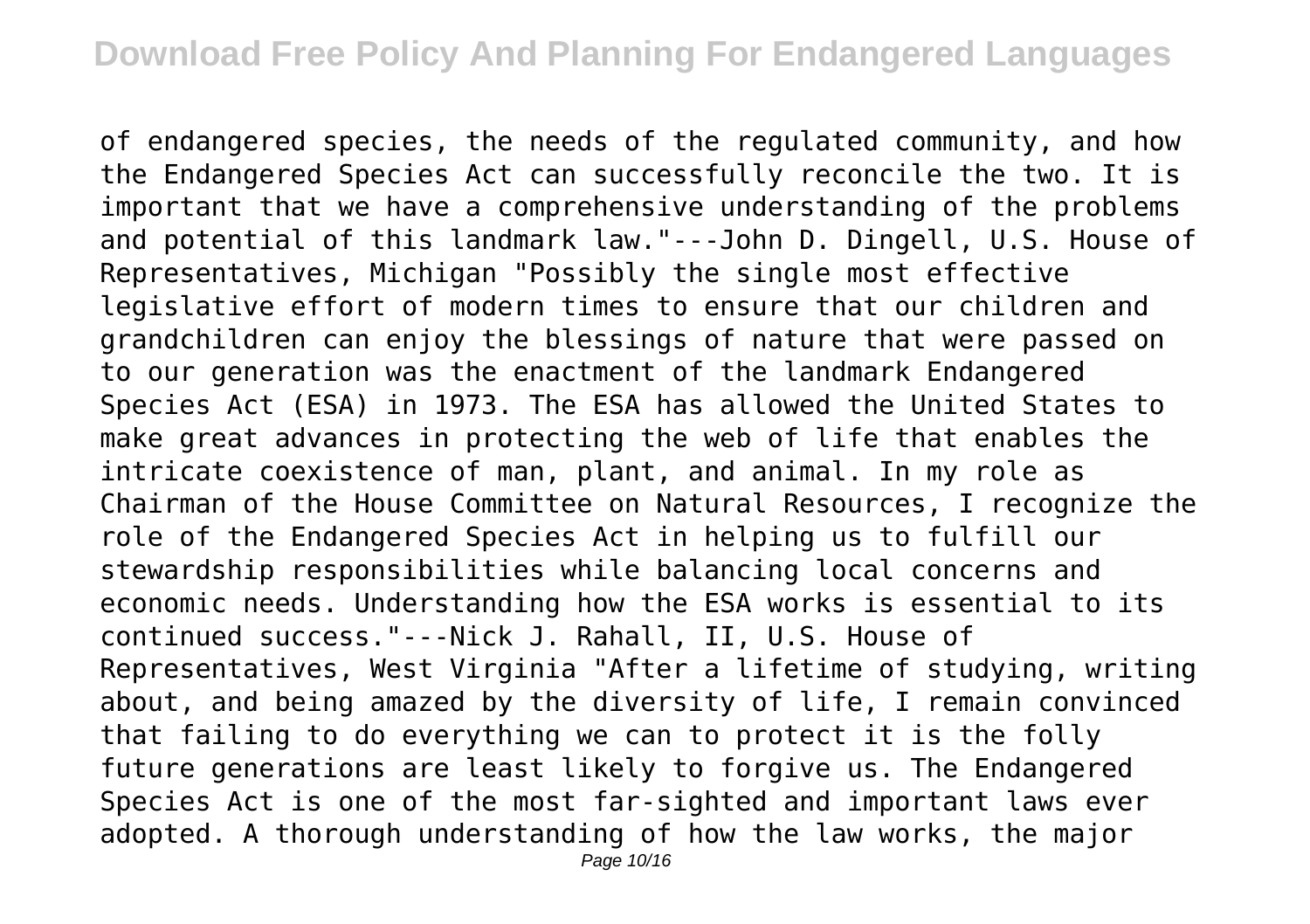policy issues surrounding it, and how to resolve those issues will ensure the law's continued success in protecting biodiversity. Endangered Species Act: Law, Policy, and Perspectives provides readers with the needed insight to this critically important law."---Edward O. Wilson, University Research Professor Emeritus at Harvard University and Honorary Curator in Entomology at the Museum of Comparative Zoology

Based on an eight-year study of a family on the Isle of Skye, Scotland, this book explores why the children in the family do not often speak Gaelic, despite the adults' best efforts to use the language with them, as well as the children's attendance at a Gaelic immersion school.

As environmental awareness grows around the world, people are learning that a diversity of species and the habitat to support them is necessary to maintain the ecological health of the earth. At the same time, however, the pressure to develop wildlife habitat for human settlement and economic gain also grows, causing frequent clashes between the forces of development and of conservation. This pioneering study focuses on a new tool for resolving the land-use conflict—the creation of habitat conservation plans (HCPs). Timothy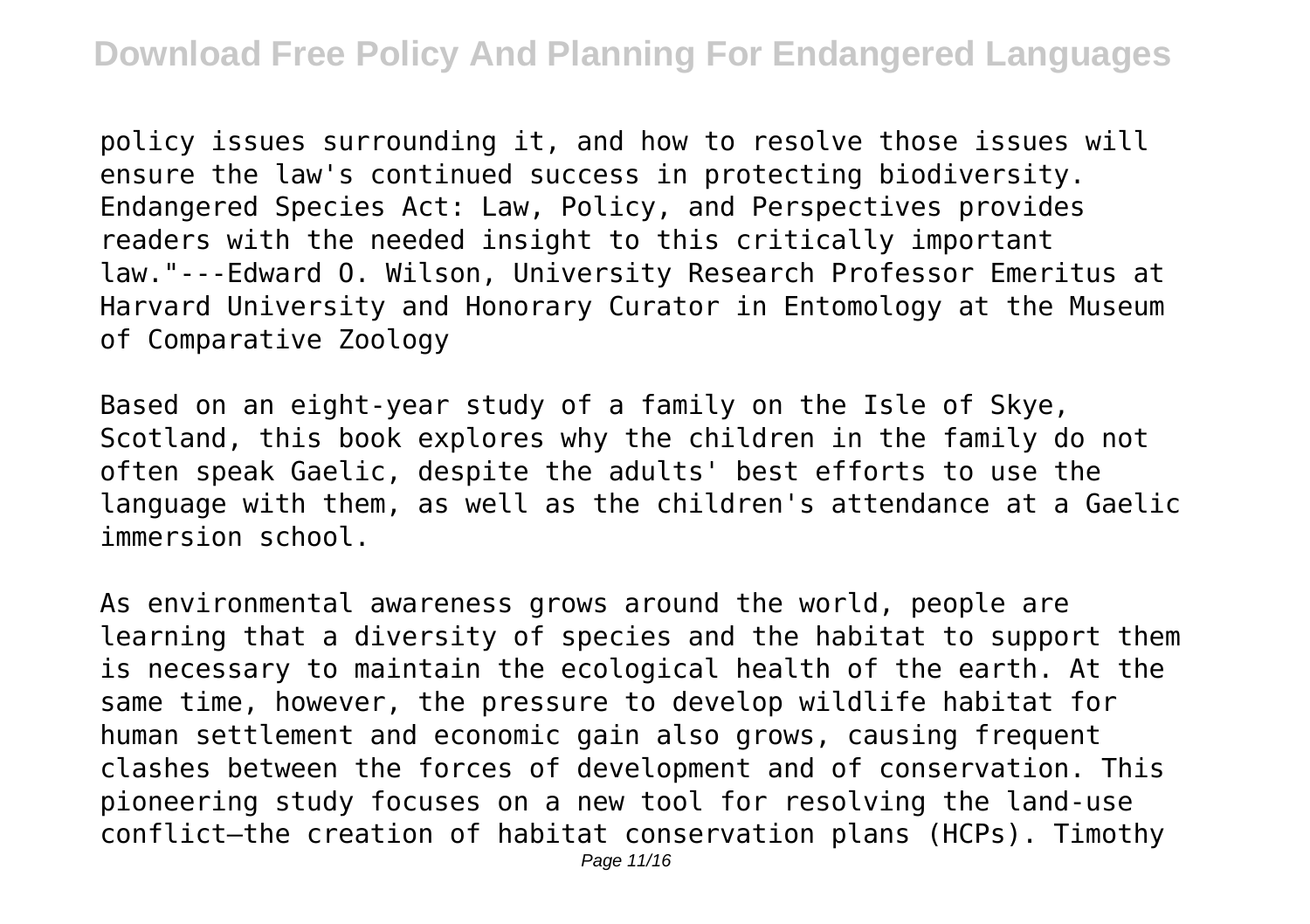Beatley explores the development and early results of this provision of the United States' federal Endangered Species Act, which allows development of some habitat and a certain "take" of a protected species in return for the conservation of sufficient habitat to ensure its survival and long-term recovery. Beatley looks specifically at nine HCPs in California, Nevada, Texas, and Florida, states where biological diversity and increasing populations have triggered many conflicts. Some of the HCPs include the San Bruno Mountain HCP near San Francisco, the North Key Largo HCP in the Florida Keys, the Clark County HCP near Las Vegas, Nevada, and the Balcones Canyonlands HCP near Austin, Texas. This first comprehensive overview of habitat conservation planning in the United States will be important reading for everyone involved in land-use debates.

The purpose of the Endangered Species Act (ESA) of 1973 is to provide protection and conservation for threatened and endangered species, and the ecosystems upon which they depend. The ESA has been amended many times since its adoption; however, the underlying principles of conservation remain largely intact. In 1982, Congress approved new amendments, allowing for the "incidental take" of federally listed species (Section 10), if a Habitat Conservation Plan (HCP) was developed and approved. This change in the ESA has led to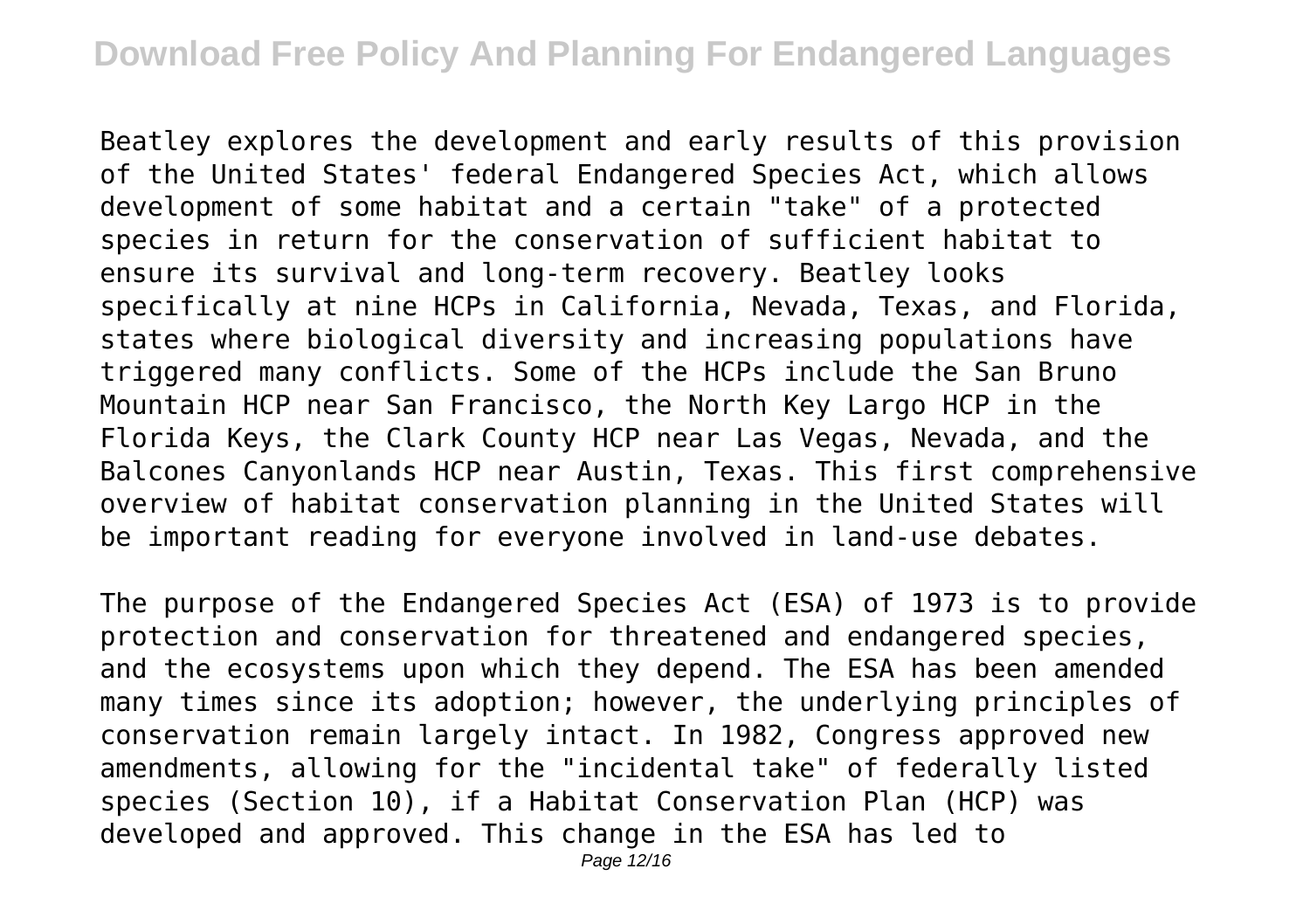considerable controversy, confusion, and compromise. While there are many aspects of the HCP process that are under scrutiny, three components in particular are of great concern: the selection of species for "coverage" under an HCP, the creation of an "effectiveness" monitoring plan, and the treatment of invasive species issues as they relate to covered species and their habitats. First, many permittees include a large number of covered species not known to be present in the planning area, most of which often lack species-specific conservation actions. This is a dangerous strategy, providing little confidence that some HCPs will provide adequate longterm conservation for the species. Second, with regard to monitoring plans, a rigorous framework outlining eight essential aspects of a monitoring program are provided, created from the guidance in the ecological literature, the U.S. Fish and Wildlife Service (FWS), and four examples of HCPs. Monitoring plans should be well developed and clearly articulated prior to the issuance of an incidental take permit, and this framework provides a minimal set of requirements that can assist the FWS and permittees. Finally, some HCPs do not adequately address the potential consequences regarding invasive species. The level of variability in how invasive species are dealt with across HCPs is a direct response to the lack of detailed guidance provided by the federal agencies. Clearly, articulated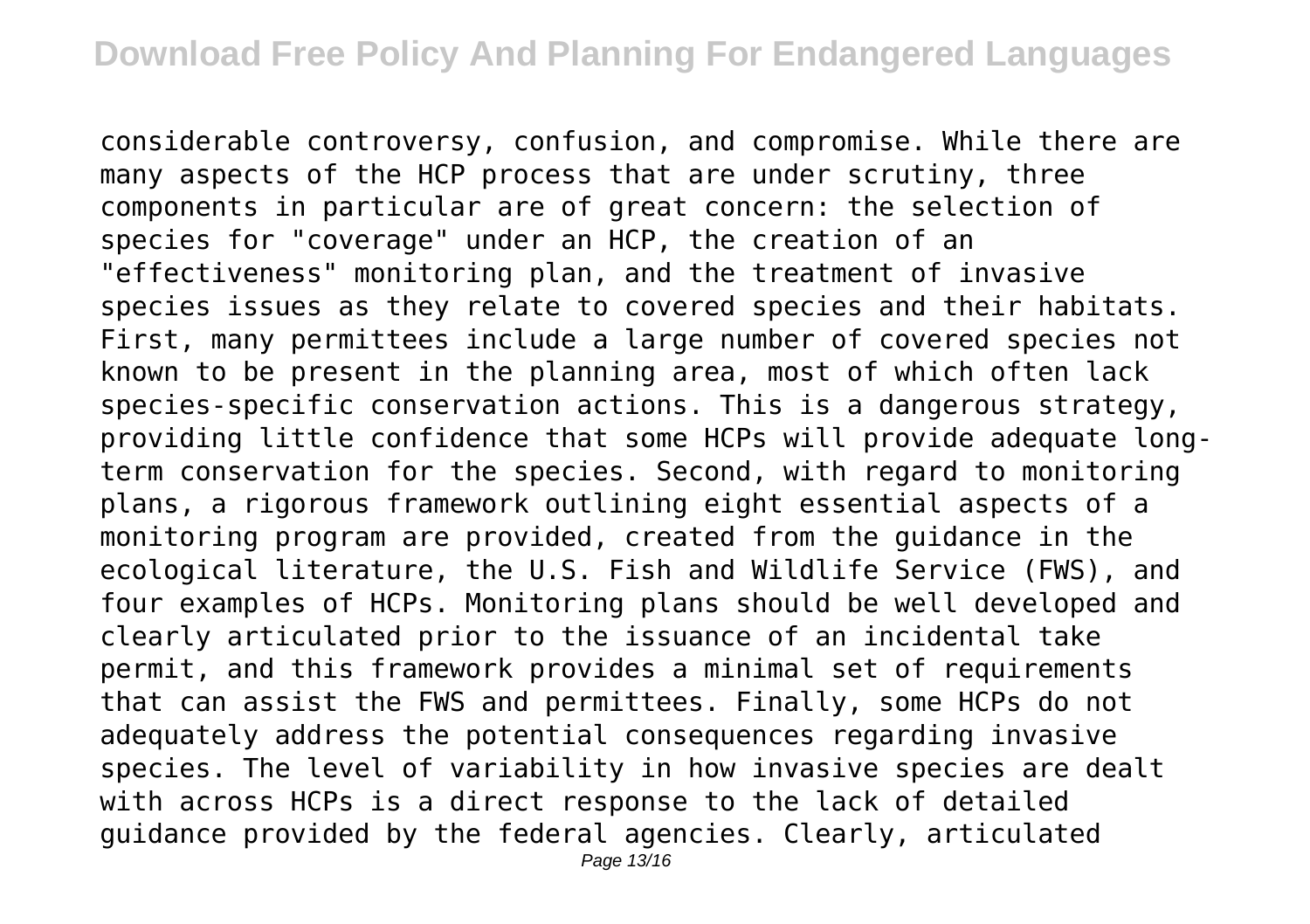requirements and frameworks for invasive species management and control are the next necessary step in improving the HCP process

This revised second edition is a comprehensive overview of why we speak the languages that we do. It covers language learning imposed by political and economic agendas as well as language choices entered into willingly for reasons of social mobility, economic advantage and group identity.

Language attitudes and ideologies are of key importance in assessing the chances of success of revitalisation efforts for endangered languages. However, few book-length studies relate attitudes to language policies, or address the changing attitudes of non-speakers and the motivations of members of language movements. Through a combination of ethnographic research and quantitative surveys, this book presents an in-depth study of revitalisation efforts for indigenous languages in three small islands round the British Isles. The author identifies and confronts key issues commonly faced by practitioners and researchers working in small language communities with little institutional support. This book explores the complex relationship of ideologies, identity and language-related beliefs and practices, and examines the implications of these factors for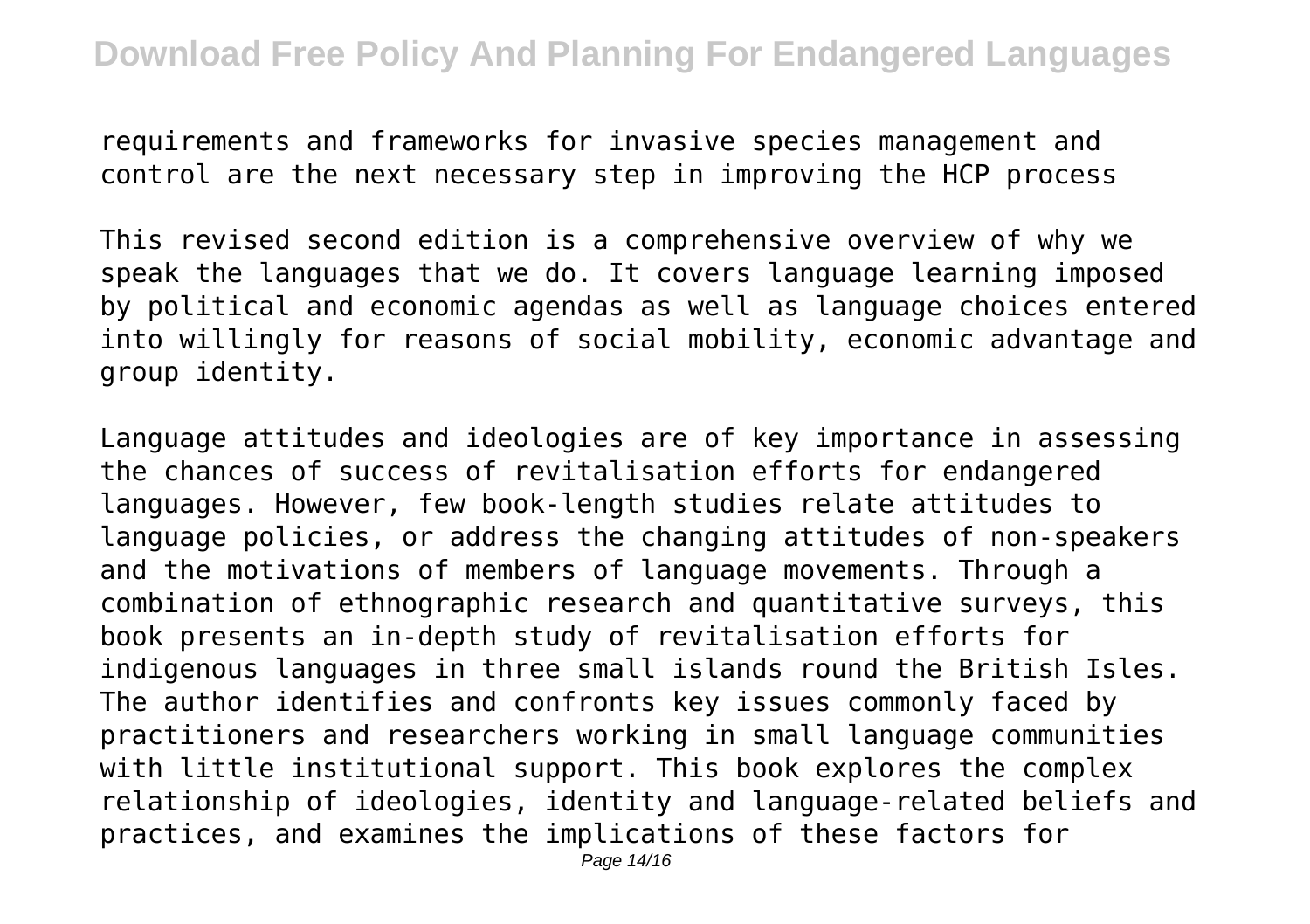language revitalisation measures. Essential reading for researchers interested in language endangerment and revitalisation, sociolinguistics, linguistic anthropology and language policy and planning, as well as language planners and campaigners.

Language attitudes and ideologies are of key importance in assessing the chances of success of revitalisation efforts for endangered languages. However, few book-length studies relate attitudes to language policies, or address the changing attitudes of non-speakers and the motivations of members of language movements. Through a combination of ethnographic research and quantitative surveys, this book presents an in-depth study of revitalisation efforts for indigenous languages in three small islands round the British Isles. The author identifies and confronts key issues commonly faced by practitioners and researchers working in small language communities with little institutional support. This book explores the complex relationship of ideologies, identity and language-related beliefs and practices, and examines the implications of these factors for language revitalisation measures. Essential reading for researchers interested in language endangerment and revitalisation, sociolinguistics, linguistic anthropology and language policy and planning, as well as language planners and campaigners.